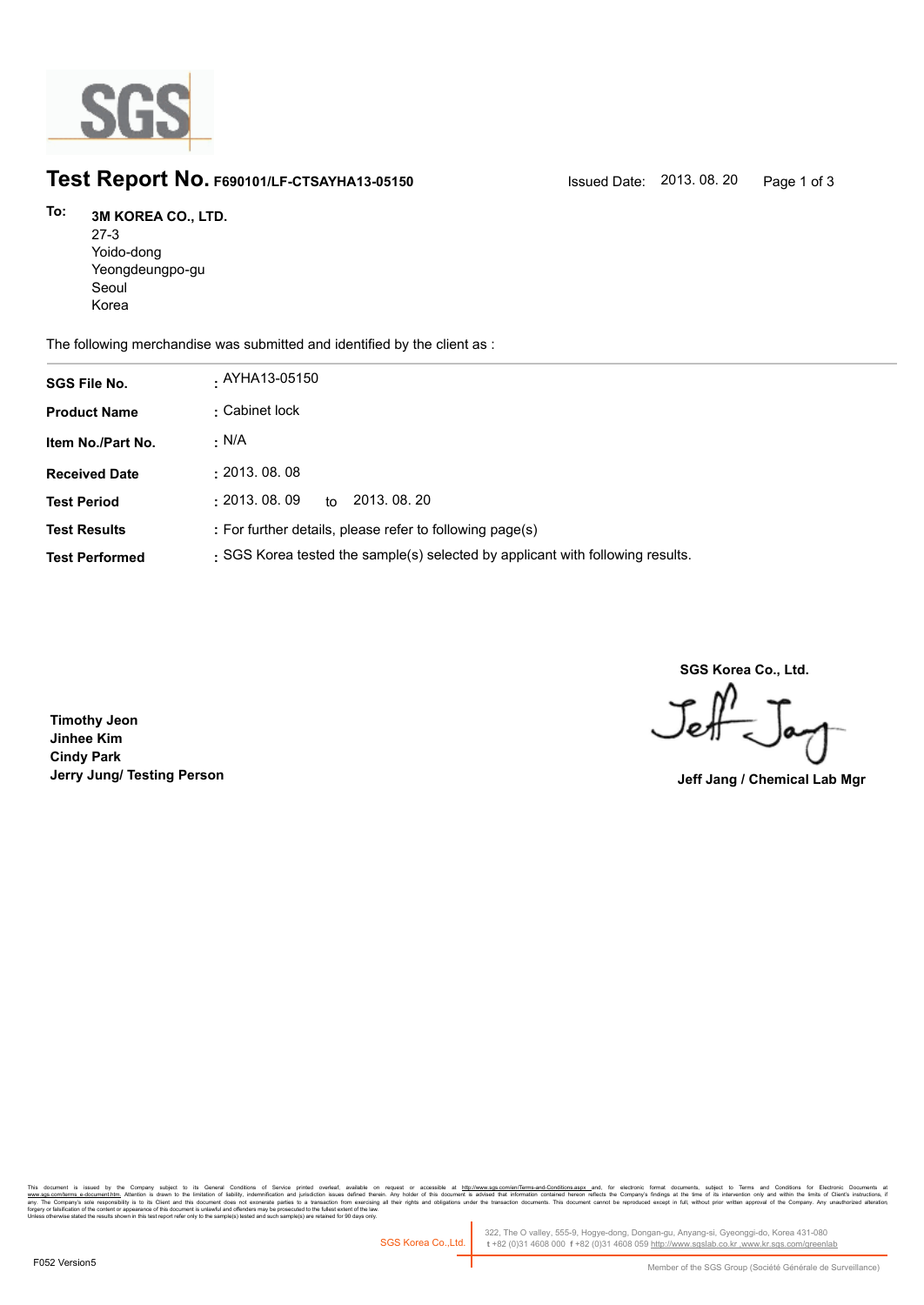

## **Test Report No. F690101/LF-CTSAYHA13-05150** Issued Date: 2013. 08. 20 Page 2 of 3

| Sample No.                | . AYHA13-05150.001      |
|---------------------------|-------------------------|
| <b>Sample Description</b> | : White plastic         |
| <b>Item No./Part No.</b>  | <u>:</u> N/A            |
| <b>Materials</b>          | : ABS / acryl foam tape |
| Other(s)                  |                         |

| <b>Test Items</b>  | Unit  | <b>Test Method</b>           | <b>MDL</b> | <b>Results</b> |
|--------------------|-------|------------------------------|------------|----------------|
| <b>Bisphenol A</b> | mg/kg | <b>HPLC/DAD</b><br>In-House, | 10         | N.D.           |



NOTE:

- (1) N.D. = Not detected.(<MDL)
- $(2)$  mg/kg = ppm
- (3) MDL = Method Detection Limit
- $(4) -$  = No regulation
- (5) \*\* = Qualitative analysis (No Unit)
- (6) Negative = Undetectable / Positive = Detectable

Company subject to its General Conditions of Service prime overleat, available on request or accessible at h<u>ttp:/www.ses.compen/emis-associe</u>d methindical conditions assume that we electrical conditions and interpret in t forgery or falsification of the content or appearance of this document is unlawful and offenders may be prosecuted to the fullest extent of the law.<br>Unless otherwise stated the results shown in this test report refer only